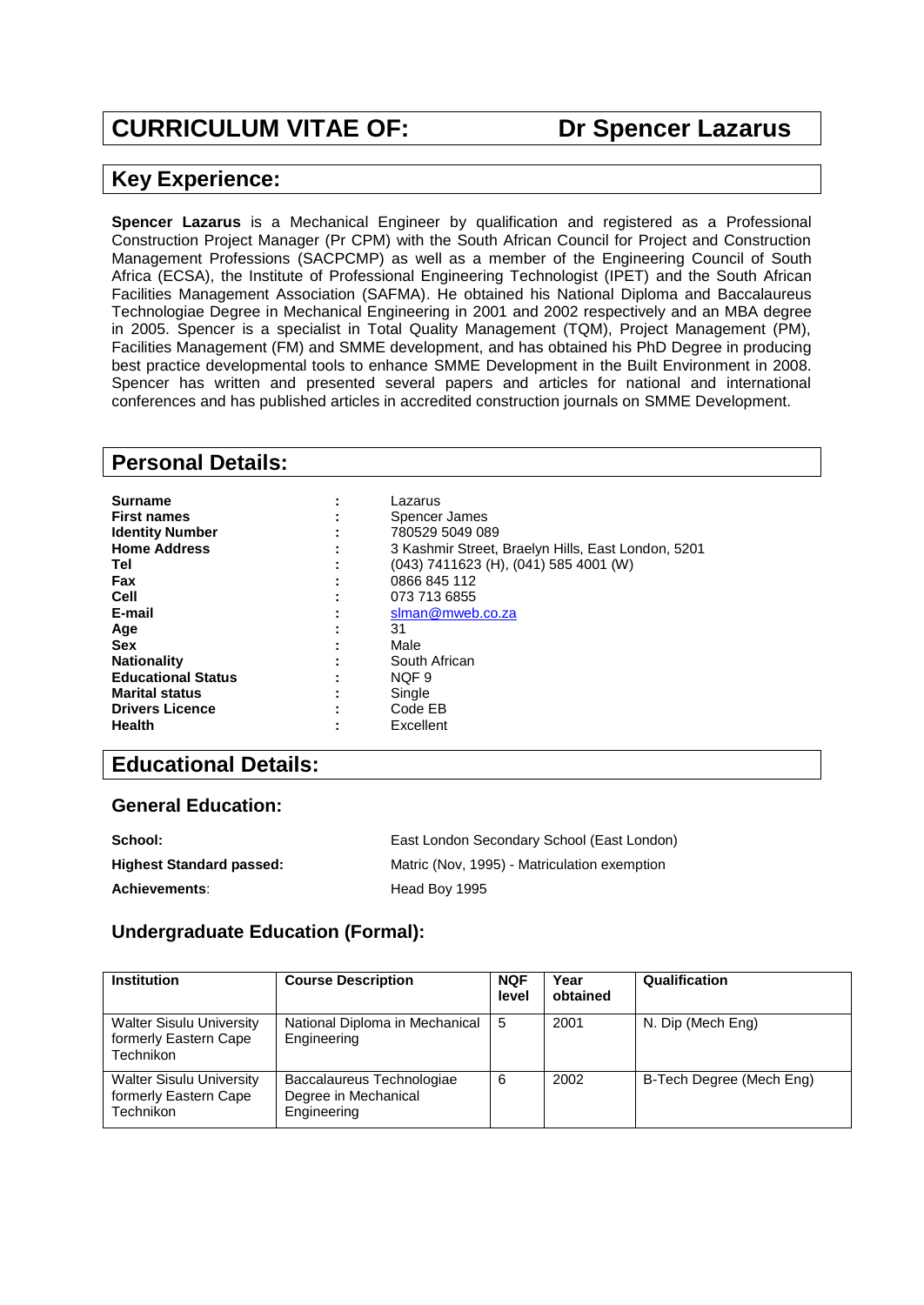# **Post-graduate Education (Formal):**

| Nelson Mandela<br>Metropolitan University | Masters Degree in Business<br>Administration            | 8 | 2005 | MBA |
|-------------------------------------------|---------------------------------------------------------|---|------|-----|
| University of the Free<br>State           | Philosophiae Doctor Degree<br>(Construction Management) | 9 | 2008 | PhD |

# **Post-graduate Education (Short courses):**

| University of the Free<br>State | Advanced Programme in<br><b>Facilities Management</b> |   | Current | Certificate: Completed year 1<br>of 3, year 2 begins 2009 |
|---------------------------------|-------------------------------------------------------|---|---------|-----------------------------------------------------------|
| University of the Free<br>State | Intensive Project Management<br>Programme             | 6 | 2007    | Certificate (with distinction)                            |

# **Published articles, National/International conference papers:**

| <b>Host</b><br><b>Institution/Journal</b>                                                     | <b>Conference/Journal</b>                                                                               | <b>Title/Description</b>                                                                                                                                  | Role                    |
|-----------------------------------------------------------------------------------------------|---------------------------------------------------------------------------------------------------------|-----------------------------------------------------------------------------------------------------------------------------------------------------------|-------------------------|
| <b>Construction Industry</b><br>Development Board                                             | Post graduate Conference 2006,<br>Stellenbosch, South Africa                                            | The Development and<br>assessment of an integrated<br>skills development model for<br>emerging construction<br>contractors                                | Author/presenter        |
| Acta Structilla                                                                               | Journal for Physical and Development<br>Science, Vol 13 No 2, 2006                                      | The Development and<br>assessment of an integrated<br>skills development model for<br>emerging construction<br>contractors                                | Co-Author               |
| <b>Project Management</b><br>Group: University of<br>Vienna (Wirtschafts)                     | Project Orientation International 2007,<br>Vienna, Austria                                              | <b>Project Orientation</b><br>International: South Africa                                                                                                 | Co-Author/<br>presenter |
| <b>Project Management</b><br>Group: University of<br>Vienna (Wirtschafts)                     | Project Management Days 2007,<br>Vienna, Austria                                                        | Project Management: Key<br>components of an integrated<br>emerging contractor<br>development model for the<br>construction industry                       | Author/presenter        |
| International Council for<br>Research and<br>Innovation in Building<br>and Construction (CIB) | CIB World Building Congress 2007,<br>Cape Town, South Africa                                            | An integrated emerging<br>contractor development<br>model for the construction<br>industry: practical<br>implementation and statistical<br>quantification | Co-Author               |
| <b>Association of Schools</b><br>of Construction of<br>Southern Africa<br>(ASOCSA)            | The Third Built Environment<br>Conference, 2008, Cape Town, South<br>Africa                             | The quantification of<br>outcomes in emerging<br>contractor development                                                                                   | Co-Author/<br>presenter |
| <b>Council for Scientific</b><br>and Industrial Research<br>(CSIR)                            | The 2nd CSIR Biennial Conference;<br>Science Real and Relevant Science,<br>2008, Pretoria, South Africa | Implementation of the<br>Integrated Emerging<br><b>Contractor Development</b><br>Model; Towards enhanced<br>competition for small<br>construction firms   | Co-Author               |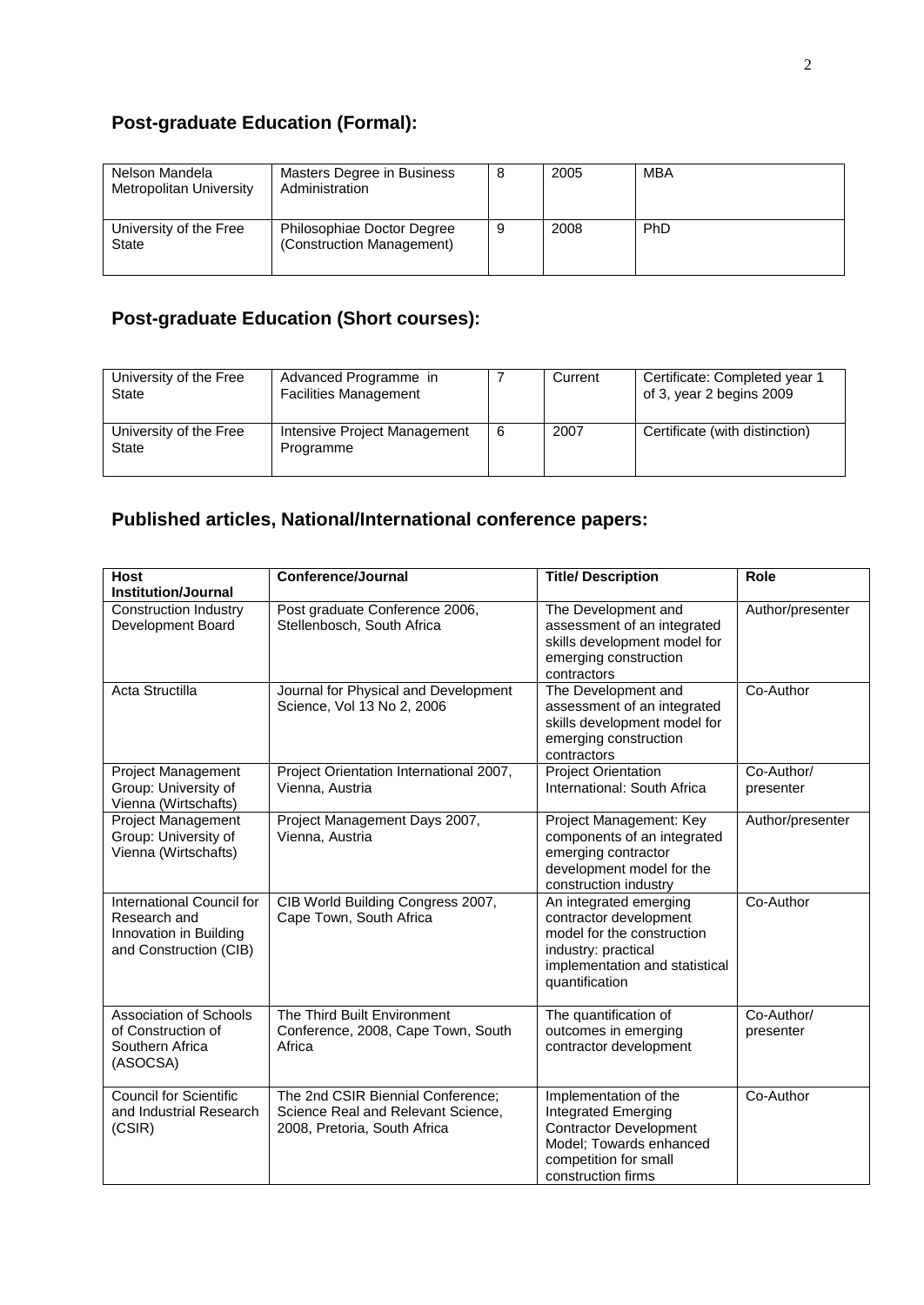## **Professional Registration:**

**Registration no:** 

**Registration no:** 200380005

# **Voluntary Registration:**

**Membership Grade:** Graduate Member<br> **Registration no:** 2541 G **Registration no:** 

**Membership Grade:** 

**Institute:** South African Council for Project and Construction Management Professions (SACPCMP) **Membership Grade:** Professional Construction Project Manager (Pr CPM)<br>
Registration no: D/1861/2009

**Institute: Institute: Engineering Council of South Africa (ECSA)**<br> **Interpretate:** Candidate Engineering Technologist **Membership Grade:** Candidate Engineering Technologist

**Institute: Institution of Professional Engineering Technologist (IPET)** 

**Institute: Institute: South African Facilities Management Association (SAFMA)**<br> **Individual Member**<br> **Individual Member** 

# **Employment History (CURRENT):**

**Employer: SL Man Facilities and Project Management Tel:** (041) 585 4001 **Fax:** 0866 845 112

**Unit:** Facilities Management/ Project Management Position: Managing Director (100% shareholder)

#### **Job Description**:

Provide technical and managerial leadership to the company and all staff

Advising clients on the appropriate mechanisms for providing the purpose-built infrastructure.  $\bullet$ 

**Duration:** May 2009- Present

- Interpreting formulating and implementing best practices and standards for planning and design of  $\bullet$ the of clients facilities
- Provide sound advice and guidance to the CDC in respect of technical matters, first and foremost  $\bullet$ and in other areas including management.

#### *Facilities Management:*

- To formulate work environments that promotes productivity, creativity and creates positive internal  $\bullet$ dynamics for the workforce of a business
- To implement cost effective, service oriented processes that improve delivery for support services
- To improve the day to day running of a workplace by providing a complete range of services that  $\bullet$ related to activities necessary for a company to function.

#### *Project Management:*

- Ensuring the clients' needs are met through effective control of time, cost and quality deliverables.
- Applying project management techniques as prescribed by the Project Management Body of  $\bullet$ Knowledge (PMBOK) and the South African Council for Project and Construction Management Professions (SACPCMP).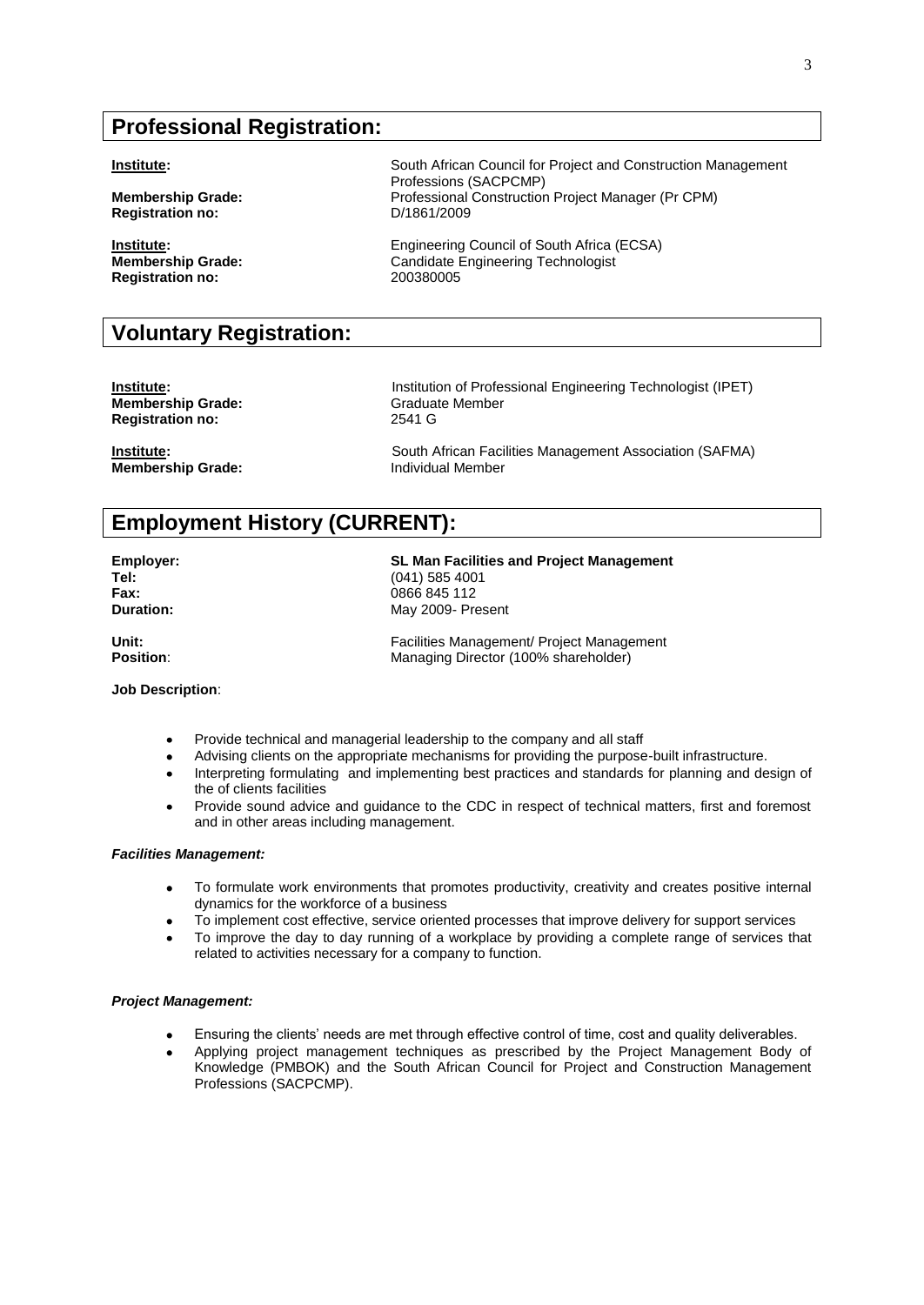## **Employment History (PREVIOUS):**

#### **Job Description**:

- $\bullet$ Provide the CDC with Project Management skills.
- Take responsibility for the designated infrastructure and building works.  $\bullet$
- When required, advise the CDC on the appropriate mechanisms for providing the  $\bullet$ infrastructure and buildings.
- Interpret, formulate and implement best practices and standards.
- Develop, implement and ensure compliance with the CDC's Quality Management System.  $\bullet$
- Oversee the physical planning and design of the designated infrastructure and building  $\bullet$ works and when necessary undertake periodic revisions and updates of development plans, technical plans and designs.
- Ensure co-ordination and integration of the designated projects.  $\bullet$
- Assist in identifying, evaluating and selecting service providers.
- Establish and maintain sound working relationships with the developers and the relevant  $\bullet$ appropriate statutory bodies.
- Assist with improving the processes associated with physical development, operation and  $\bullet$ maintenance of the purpose-built infrastructure.
- Prepare technical reports and detailed roll-out programmes as required.
- Be responsible for the management of consultants and delegating to these consultants the responsibility for the implementation and construction of all projects.
- Ensuring overall co-ordination of designated works.
- Ensuring that Provincial Projects move towards realising CDC Service's vision for the  $\bullet$ CDC to provide assistance to the provincial departments.
- Managing the designated infrastructure and building works
- Prepare detailed business plans related to the designated infrastructure and building works.
- Convening meetings as necessary and taking responsibility for conduct of Technical Meetings, Steering Committee Meetings and other ad hoc meetings for designated infrastructure and building works.

### **Employment History (PREVIOUS):**

### **Employer:** *Eastern Cape Development Corporation* (ECDC)

**Tel:**  $(043)$  704 5600/7045721 **Fax:** (043) 7045700/7423213 **Duration:** Jan 2004-September 2006

**Unit:** Enterprise Development Services Unit Position: Project Leader

**Job Description**:

Responsible for the overall Programme Management of a contractor development programme and management of construction mentors. To ensure the objectives of the SMME development are achieved, maintained and to implement strategies for further development of SMME's;

(East London)

### **Employer:** *Coega Development Corporation* (CDC)

(Port Elizabeth) **Tel:** (041) 507 9111 **Fax:** (041) 585 5445 **Duration:** September 2006- May 2009

**Unit: Infrastructure Development/ CDC Services** Position: Project Manager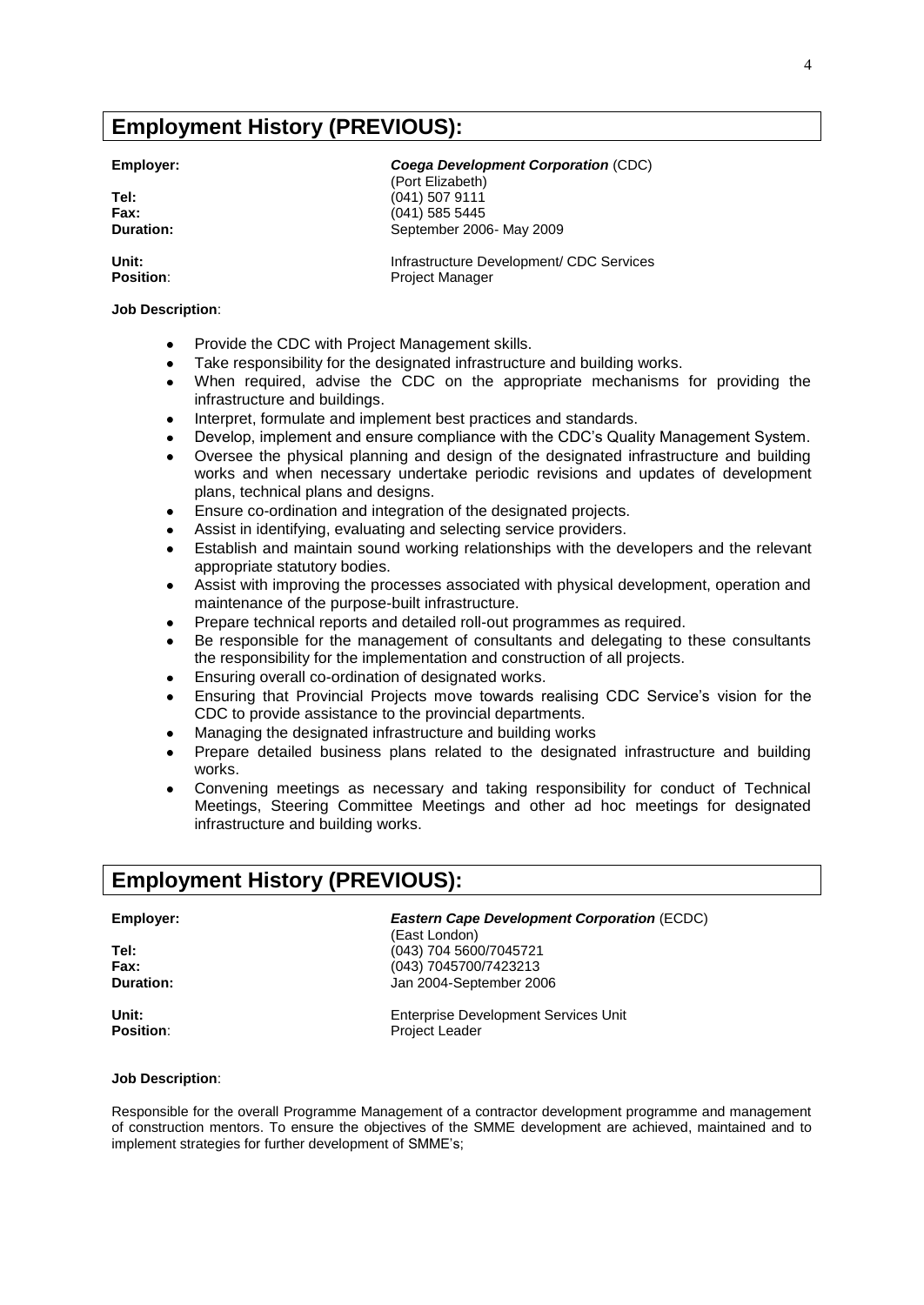- $\bullet$ To facilitate a mentorship program for emerging contractors
- To develop a mentor database of trained mentors to empower emerging contractors  $\ddot{\phantom{a}}$
- Achieve alignment and integration of development efforts with various stakeholders  $\ddot{\phantom{a}}$
- $\bullet$ Project and Programme management of SMME development programmes
- Development of strategic SMME development guidelines, policies and procedures
- Documentation of Quality Assurance tools and mechanisms for SMME development
- Promote contractors access to finance, training opportunities, mentorship and advice and the transfer of knowledge to emerging contractors
- The transfer of knowledge and skills to the local officials and service providers in order for  $\bullet$ the programme to be sustainable in the province.
- Documentation of Emerging Contractor Development and Support Program policies and procedures.
- Documentation of Quality assurance and Risk Management plans for the related programmes  $\bullet$
- Source strategic alliances with relevant stakeholders in the industry
- To align development efforts with the Expanded Public Works Programme (EPWP) and the  $\bullet$ Provincial Growth and Development Plan (PGDP).
- Co-ordination of project activities with the professional teams and Project Managers  $\bullet$
- Implementation of proper construction industry processes, ie. CIDB/legislative requirements
- Conducting site and works inspections and evaluation of SMME packages.  $\bullet$
- Conducting meetings and reports for various client bodies in the construction industry.  $\bullet$
- Preparing and presenting SMME project status reports.
- Tender adjudication and preparation of procurement submissions.

### **Employment History (PREVIOUS):**

| Tel:       |
|------------|
| Fax:       |
| E-mail:    |
| Duration:  |
| Job title: |

#### **Employer:** *Clinkscales Maughan-Brown* Consulting

 Mechanical and Electrical Engineers (East London) **Tel:** (043) 722 3027 **Fax:** (043) 722 3055 **E-mail: [cmbel@iafrica.com](mailto:cmbel@iafrica.com) Duration:** 01 Feb 2000- Jan 2004 **Engineering Technologist** 

#### **Job Description:**

The design and draughting of Engineering Services for the construction industry, including site supervision and contract administration.

### **Duties:**

- The Design and draughting of engineering services for Construction projects
- Complete design services for: Electrical and Mechanical Engineering. (Lighting, power, telephone, computer, air-conditioning and ventilation, water reticulation, medical gas)
- Utilizing AutoCAD 97, AutoCAD 98, AutoCAD 2002 design packages
- Conducting construction site and works inspections and evaluation
- Conducting meetings and reports for various client bodies in the construction industry
- Preparing and presenting construction status reports at site meetings
- Preparation of Variation Orders, project estimates, Bills of Quantities, tender documents and conducting general contract administration.
- Liaising with Project consultants, Architects, Quantity Surveyors, Civil and Structural Engineers.